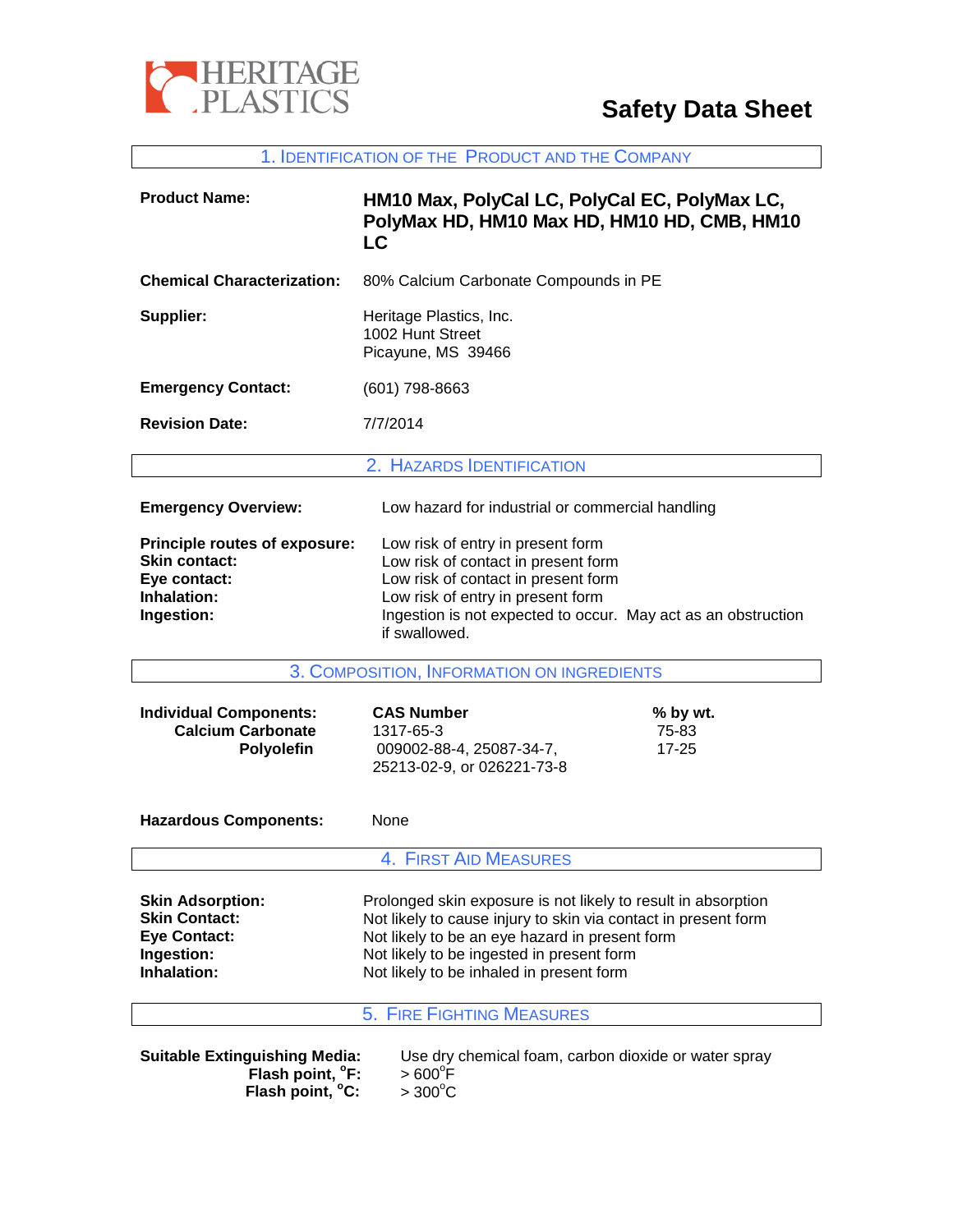| NFPA:                                                                                                                                               | Health $-1$ , Flammability $-1$ , Instability $-0$                                                                                                                                                                                                       |  |
|-----------------------------------------------------------------------------------------------------------------------------------------------------|----------------------------------------------------------------------------------------------------------------------------------------------------------------------------------------------------------------------------------------------------------|--|
| HMIS:                                                                                                                                               | Health $-1$ , Flammability $-1$ , Instability $-0$                                                                                                                                                                                                       |  |
| <b>Hazardous Combustion</b><br><b>Products:</b>                                                                                                     | Oxides of nitrogen and carbon                                                                                                                                                                                                                            |  |
|                                                                                                                                                     | <b>6. ACCIDENTAL RELEASE MEASURES</b>                                                                                                                                                                                                                    |  |
| <b>General Procedures:</b><br>Disposal:                                                                                                             | Contain and collect spill via sweep, vacuum, etc. and discard<br>Bury in landfill or burn in adequate incinerator in accordance with<br>local, state, and federal regulations                                                                            |  |
|                                                                                                                                                     | 7. HANDLING AND STORAGE                                                                                                                                                                                                                                  |  |
| Handling:<br><b>Shelf Life:</b><br>Storage:                                                                                                         | Minimize dust generation; use with adequate ventilation<br>12 months<br>Keep dry; store at ambient temperatures                                                                                                                                          |  |
|                                                                                                                                                     | 8. EXPOSURE CONTROLS AND PERSONAL PROTECTION                                                                                                                                                                                                             |  |
| <b>Engineering measures to</b><br>reduce exposure:                                                                                                  | Occasionally during product transfer and conveying, fine dust<br>can be generated. Use ventilation to minimize exposure to<br>airborne contaminates.                                                                                                     |  |
| <b>Personal Protective Equipment</b>                                                                                                                |                                                                                                                                                                                                                                                          |  |
| <b>Respiratory:</b><br>Skin:<br>Eye:<br><b>Work/Hygiene Practices:</b>                                                                              | None needed; however, if dust is generated during handling,<br>wear appropriate respiratory protection to minimize exposure<br>None needed<br>Wear eye protection to minimize mechanical injury<br>Low hazard. Wash before eating, drinking and smoking. |  |
|                                                                                                                                                     | 9. PHYSICAL AND CHEMICAL PROPERTIES                                                                                                                                                                                                                      |  |
| <b>Physical State:</b><br>Color:<br>Odor:<br>Melting Point, <sup>o</sup> F:<br>Melting Point, °C:<br><b>Specific Gravity:</b><br><b>Solubility:</b> | Solid pellet, approximately 4-5 mm in diameter<br>Grayish white<br>None<br>$>205^\circ F$<br>$>96^{\circ}$ C<br>$1.80 - 2.05$ g/cc<br>Insoluble                                                                                                          |  |
|                                                                                                                                                     | <b>10. STABILITY AND REACTIVITY</b>                                                                                                                                                                                                                      |  |
| <b>Chemical Stability:</b><br><b>Conditions to avoid:</b><br><b>Hazardous Decomposition</b><br><b>Products:</b>                                     | Stable<br>Avoid storing near high heats or flame<br>None                                                                                                                                                                                                 |  |
|                                                                                                                                                     |                                                                                                                                                                                                                                                          |  |

**Hazardous Polymerization:** No